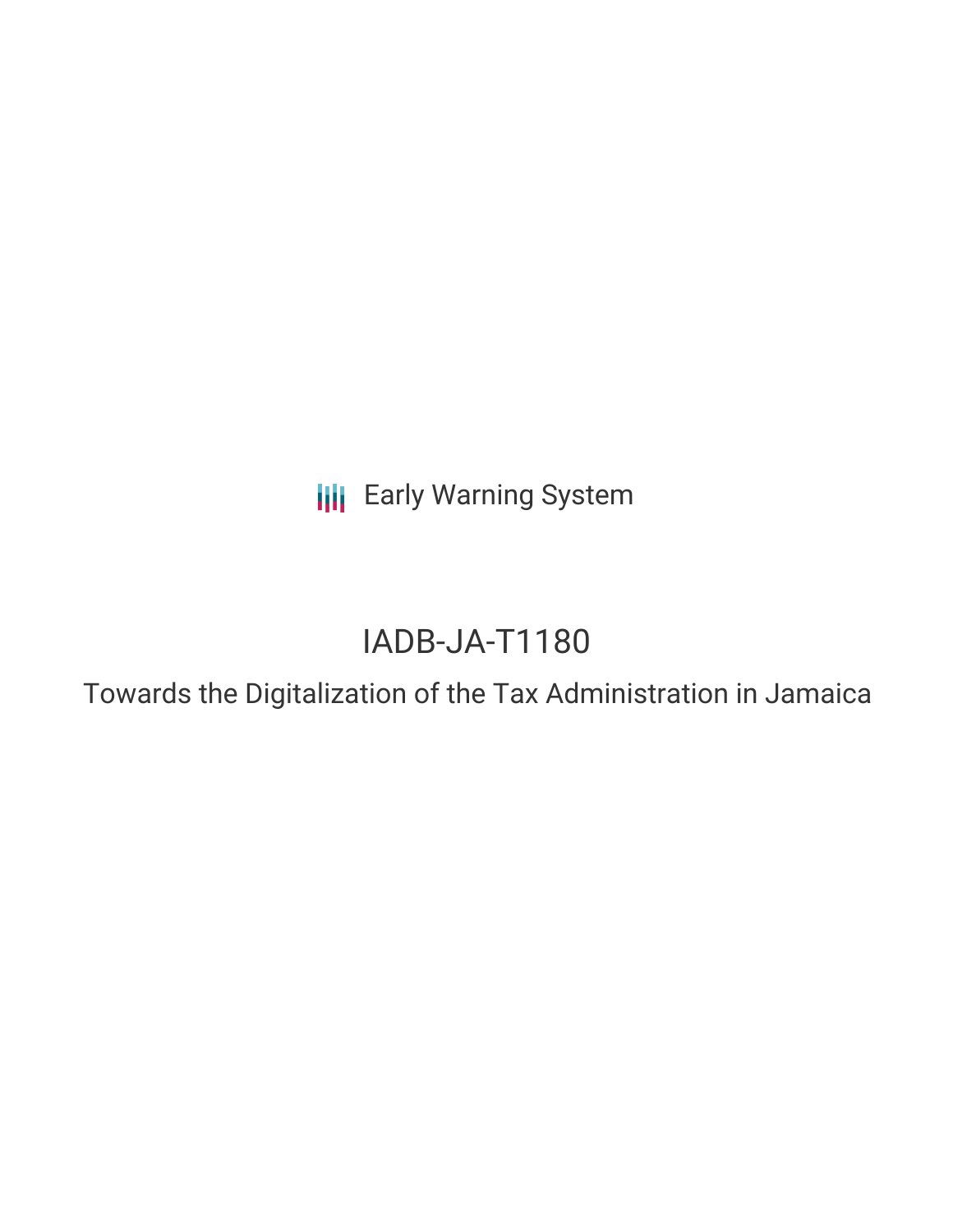

### **Quick Facts**

| <b>Countries</b>               | Jamaica                                   |
|--------------------------------|-------------------------------------------|
| <b>Financial Institutions</b>  | Inter-American Development Bank (IADB)    |
| <b>Status</b>                  | Approved                                  |
| <b>Bank Risk Rating</b>        | С                                         |
| <b>Borrower</b>                | Government of Jamaica                     |
| <b>Sectors</b>                 | Law and Government, Technical Cooperation |
| <b>Investment Type(s)</b>      | Advisory Services, Grant                  |
| <b>Investment Amount (USD)</b> | $$0.15$ million                           |
| <b>Project Cost (USD)</b>      | $$0.15$ million                           |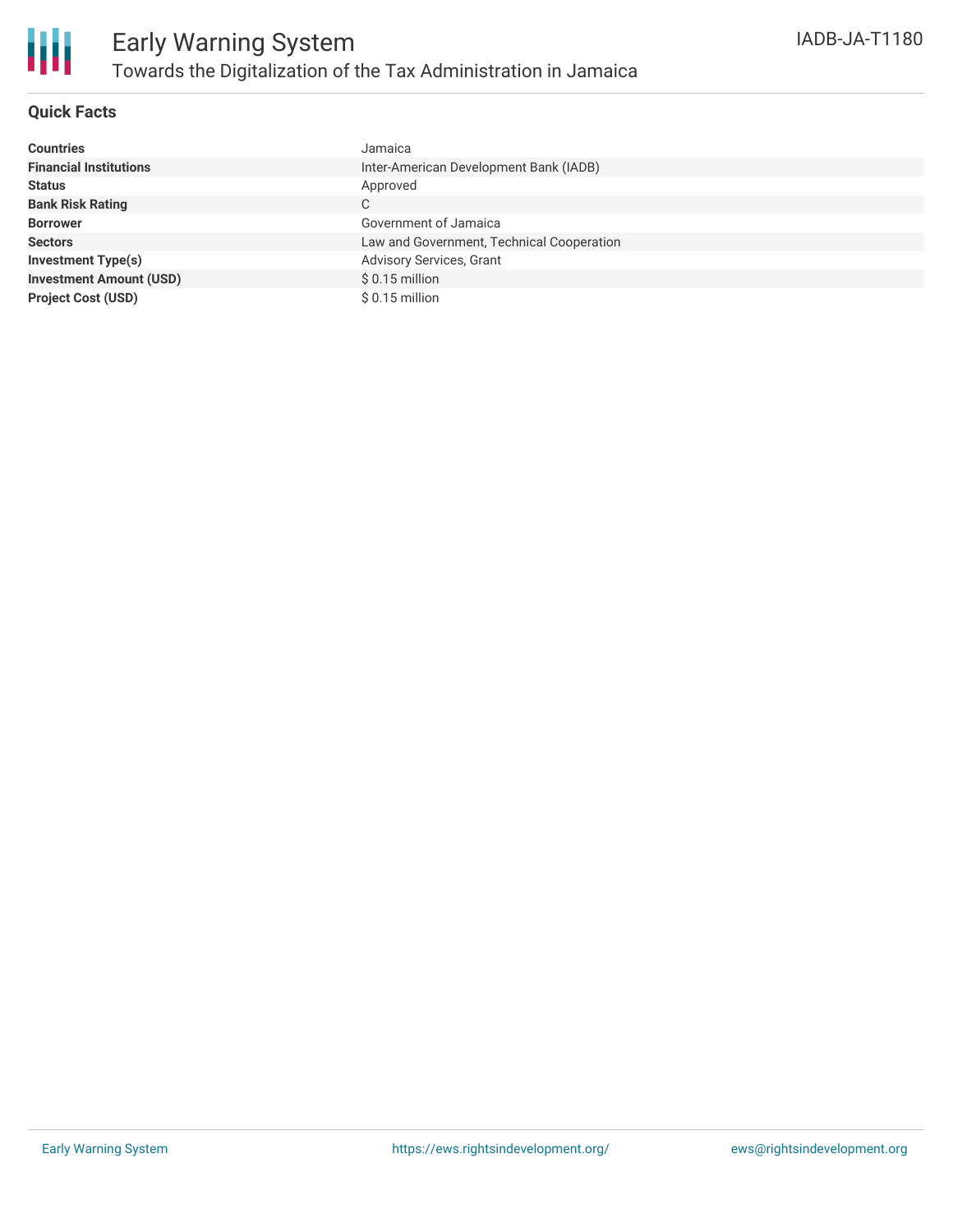

### **Project Description**

The objective of this technical cooperation (TC) is to support the efforts of the current Tax Administration Jamaica (TAJ) in achieving a mature digitization process so as to maximize the ability to enable a comprehensive range of predictive modeling and risk assessment capabilities and use of data analytics. By achieving this, the TC will contribute to the technological advancement of TAJ and identify fiscal policy solutions to address the tax issues facing the Jamaican economy for collecting revenues more effectively and efficiently and improve the risk management responsiveness.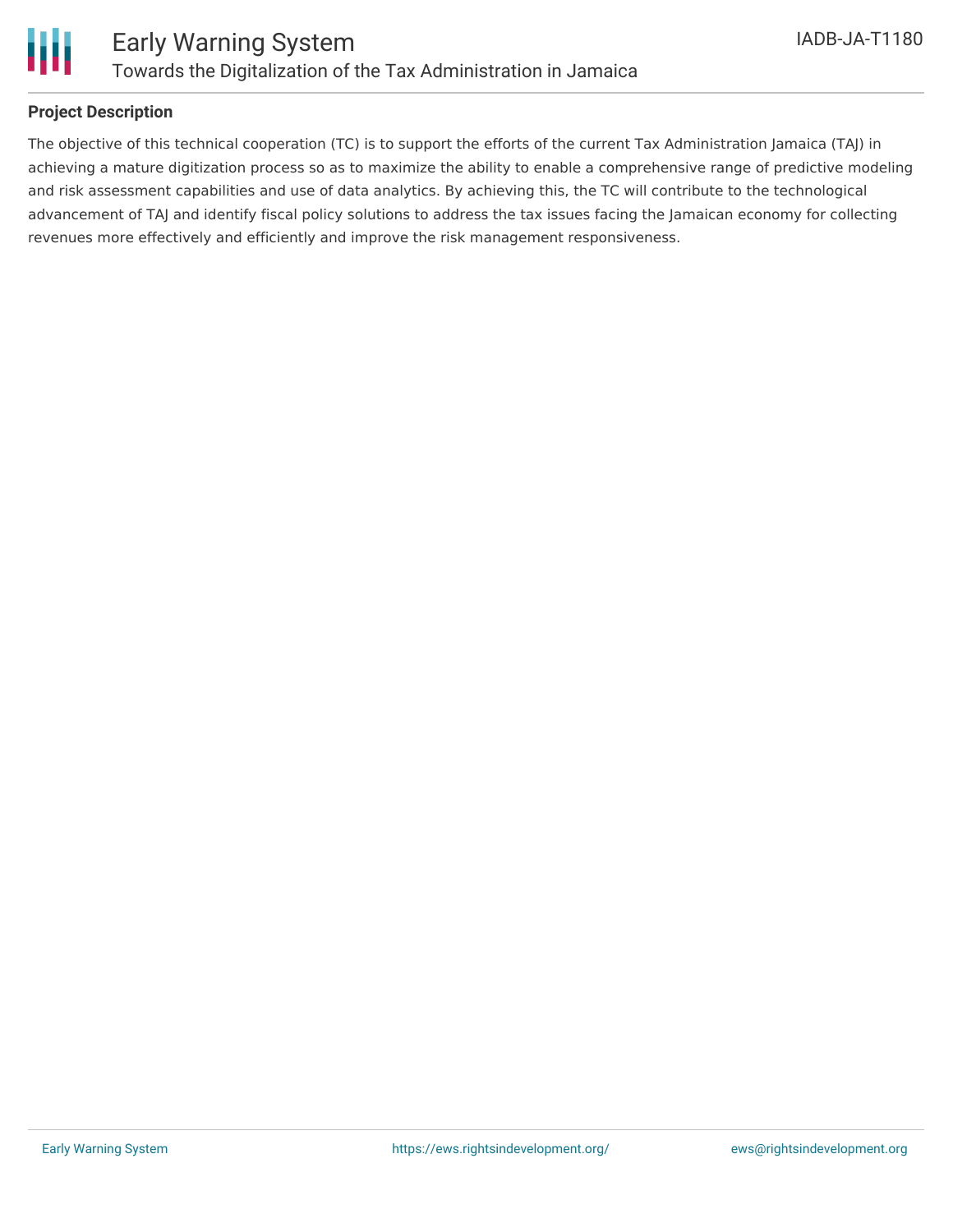

## Early Warning System Towards the Digitalization of the Tax Administration in Jamaica

### **Investment Description**

• Inter-American Development Bank (IADB)